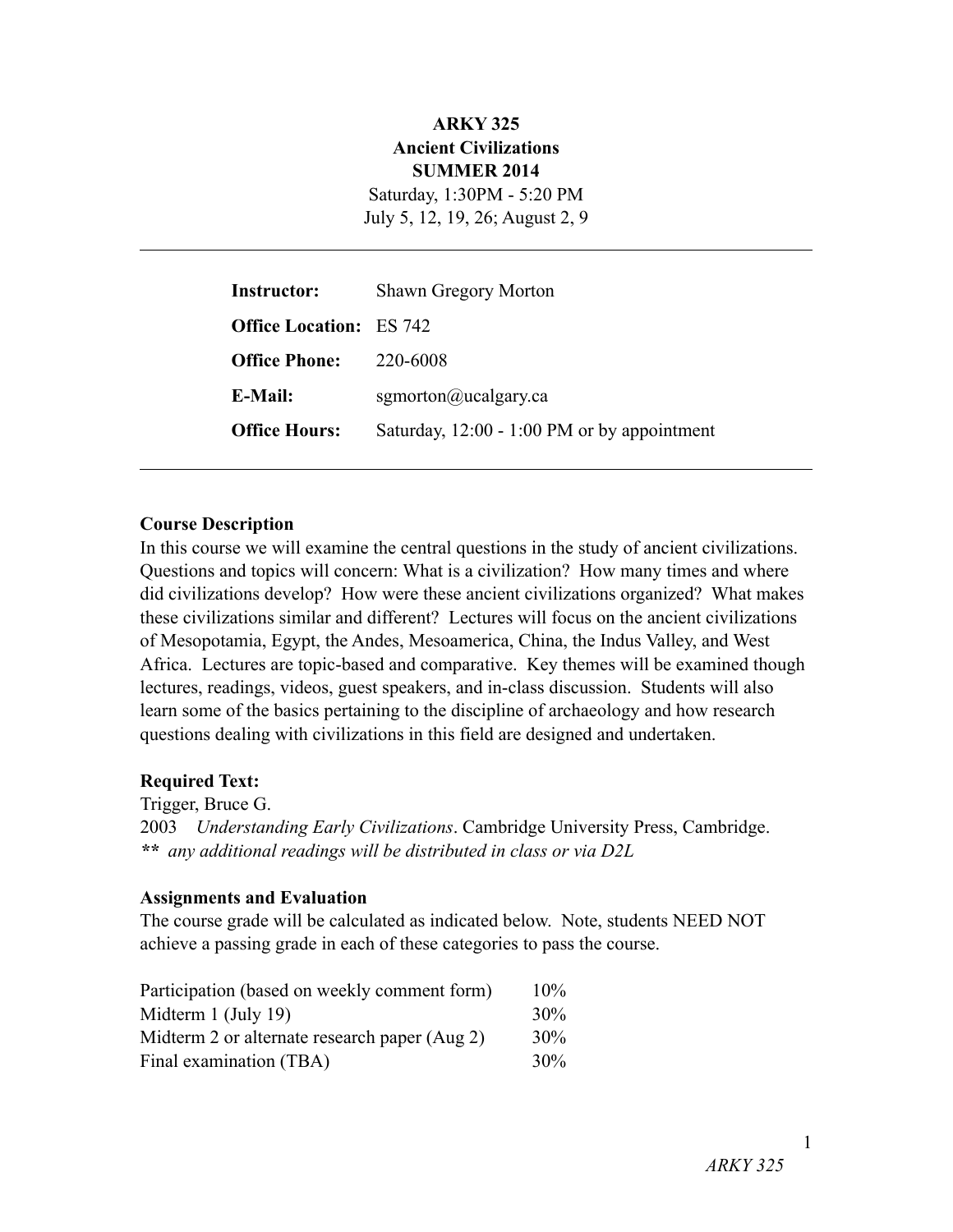\*Note: midterms and the final examination are primarily non-cumulative and will be based on material drawn from lectures, films shown in class, activities, and assigned readings. A short research paper (4-6 pages) may be substituted for the second midterm with the permission of the instructor. Additional details regarding this option will be provided in class.

### **Grading System:**

| $A+ 96-100$ | $B+$ 80-84 C+ 67-69 |                                 | $D+$ 55-59 |  |
|-------------|---------------------|---------------------------------|------------|--|
|             |                     | A 90-95 B 75-79 C 64-66 D 50-54 |            |  |
| A- 85-89    |                     | B- 70-74 C- 60-63 F 49 or lower |            |  |

# **Policy for Late Assignments**

Students who miss an exam or hand in a late assignment without legitimate documentation for medical reasons or a family emergency will receive 0% for that exam or assignment.

## **Schedule of Lectures and Readings**

| <b>WEEK</b>                     | <b>LECTURE TOPIC AND ASSIGNED</b><br><b>READINGS</b> | <b>ADDITIONAL</b><br><b>ACTIVITY</b><br>(subject to change) | <b>READINGS</b>   |
|---------------------------------|------------------------------------------------------|-------------------------------------------------------------|-------------------|
| Week 1<br>$(\text{July } 5)$    | Intro to course, archaeology, and<br>civilizations   | <b>Introductory Activity</b><br>Video                       | Chapter 1 - 4     |
| Week 2 $(July 12)$              | Socio-Political Organization - Pt. 1                 | Video                                                       | Chapter $5 - 9$   |
| Week 3<br>(July 19)             | Socio-Political Organization - Pt. 2                 | Midterm 1<br>Video                                          | Chapter $10 - 13$ |
| $(\mathrm{July}\ 26)$<br>Week 4 | Economy                                              | Video                                                       | Chapter 14 - 18   |
| (Aug 2)<br>Week 5               | Cognitive and Symbolic Aspects - Pt. 1               | Midterm 2<br>Video                                          | Chapter $19 - 22$ |
| Week $6$ (Aug 9)                | Cognitive and Symbolic Aspects - Pt. 2               | Video                                                       | Chapter $23 - 27$ |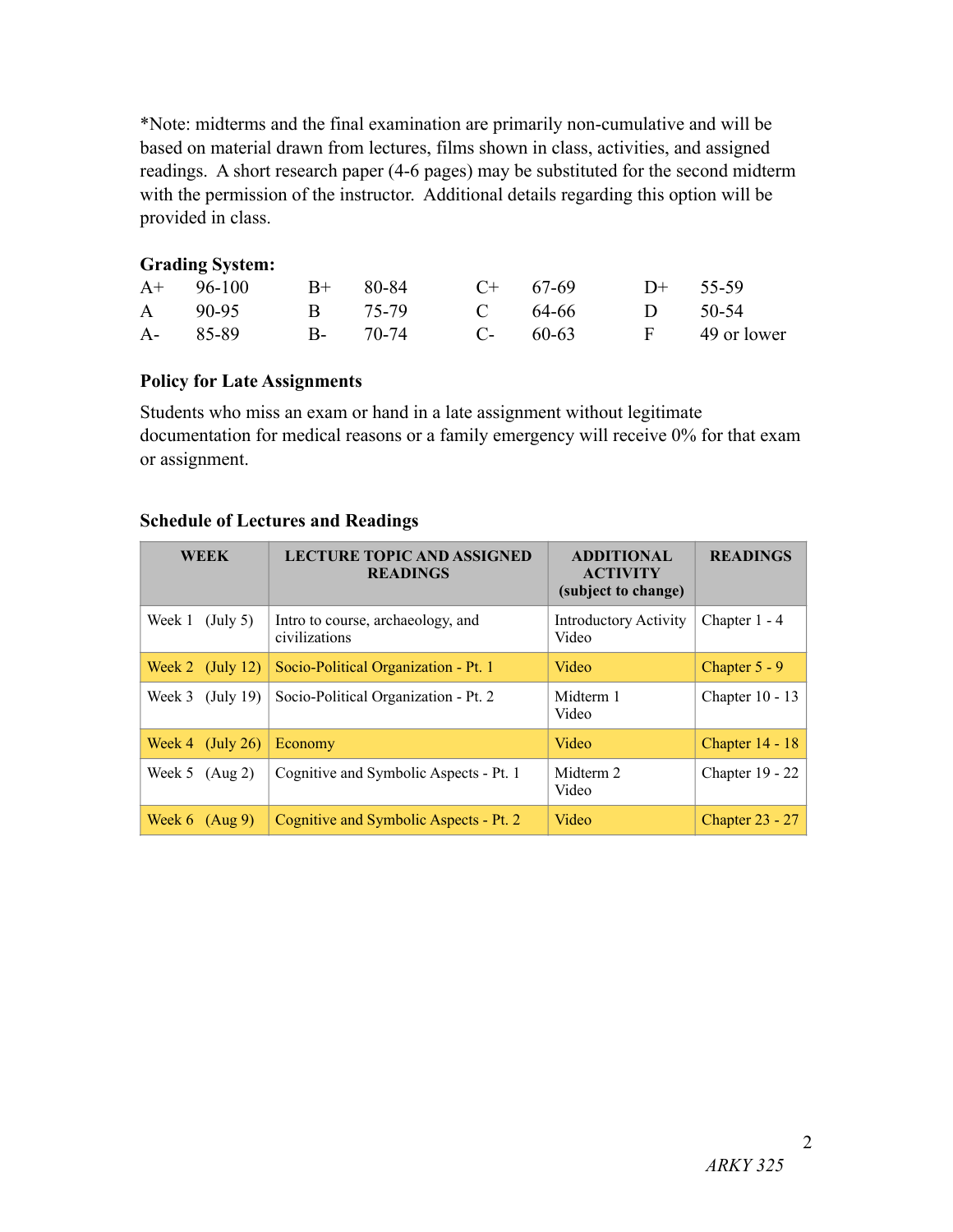# **ADDITIONAL CONTENT OF THE COURSE OUTLINE**

### **Attendance**

It is strongly advised that students attend all classes. Although lectures, in class exercises, and readings will provide overlapping material, students are responsible for all materials covered in lectures, assignments, and the text. **A strong passing grade will be difficult without regular lecture attendance.**

## **Cell Phones, etc.**

Ringers must be set to 'silent' or 'meeting' to avoid disrupting the class. Cell phone conversations are not permitted in class and students must excuse themselves from the lecture room to receive calls. Internet and other electronic devices (e.g. laptops, tablets) are permitted in class, EXCEPT during tests and exams. However, if a student's activity on such devices is interrupting the learning experience of others, they will be asked to cease such activity.

## **Writing Across the Curriculum**

Writing skills are not exclusive to English courses and, in fact, should cross all disciplines. The University supports the belief that throughout their university careers, students should be taught how to write well so that when they graduate their writing abilities will be far above the minimal standards required at entrance. Consistent with this belief, students are expected to do a substantial amount of writing in their university courses and, where appropriate, instructors can and may use writing and the grading thereof as a factor in the evaluation of student work. The services provided by the Writing Centre in the Effective Writing Office can be utilized by all undergraduate and graduate students who feel they require further assistance.

### **Academic Accommodation Policy**

The purpose of academic accommodation is to provide students with documented disabilities equal opportunity to master the essentials of a post-secondary education. Students with disabilities at the University of Calgary have met all admission requirements but may have done so with the use of accommodations. Similarly, they are expected to meet all academic and non-academic requirements. Adaptive technology and other academic accommodations do not relieve students of their responsibility to develop the essential skills and abilities expected of all students. Please refer to the following web link for detailed information: http://www.ucalgary.ca/drc/node/71

# **Disability Resource Centre Accommodations**

It is the responsibility of the student to request academic accommodations. If you are a student with a documented disability who may require academic accommodation and have not registered with the Disability Resource Centre, please contact their office at (403)220-8237.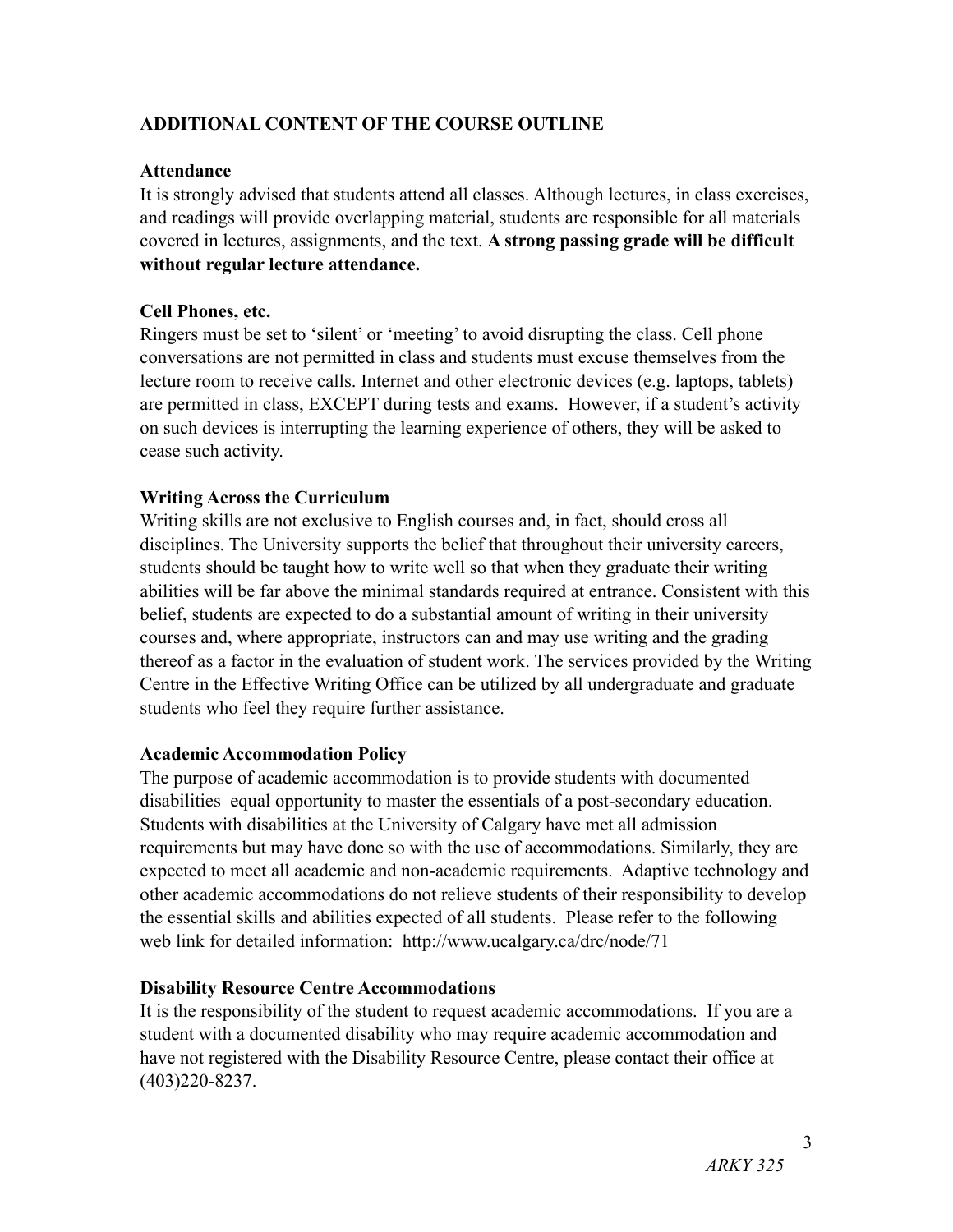Students who have not registered with the Disability Resource Centre are not eligible for formal academic accommodation. Students are also required to discuss their needs with the instructor no later than fourteen (14) days after the start of the course.

## **Freedom of Information and Protection of Privacy Act**

The University of Calgary is committed to protecting the privacy of individuals who work and study at the University or who otherwise interact with the University in accordance with the standards set out in the Freedom of Information and Protection of Privacy Act.

Please refer to the following link for detailed information: http://www.ucalgary.ca/secretariat/system/files/foip%20overview.pdf

## **Academic Misconduct**

Academic dishonesty is an unacceptable activity at the University of Calgary and students are strongly advised to read the Student Misconduct section of the University Calendar. Quite often, students are unaware of what constitutes academic dishonesty or plagiarism. The most common are:

1) Presenting another student's work as your own;

2) Presenting an author's work or ideas as you own without proper referencing;

3) Using work completed for another course.

This activity will not be tolerated and students conducting themselves in this manner will be dealt with according to the procedures outlined in the University Calendar.

For detailed information on what constitutes academic misconduct, please refer to the following link: http://www.ucalgary.ca/pubs/calendar/current/k-2-1.html

# **Emergency Evacuation Assembly Points**

In the event of an emergency that requires evacuation, please refer to the following link to become familiar with the assembly points for the class:

http://www.ucalgary.ca/emergencyplan/assemblypoints

# **Safewalk Information**

Campus Security, in partnership with the Students' Union, provides the Safewalk service, 24 hours a day to any location on Campus including the LRT, parking lots, bus zones and University residences. Contact Campus Security at (403) 220-5333 or use a help phone, and Safewalkers or a Campus Security Officer will accompany you to your campus destination.

# **Contact Information for Student and Faculty Representation**

Student Union Vice President – Academic Phone: (403) 220-3911 Email: suvpaca@ucalgary.ca